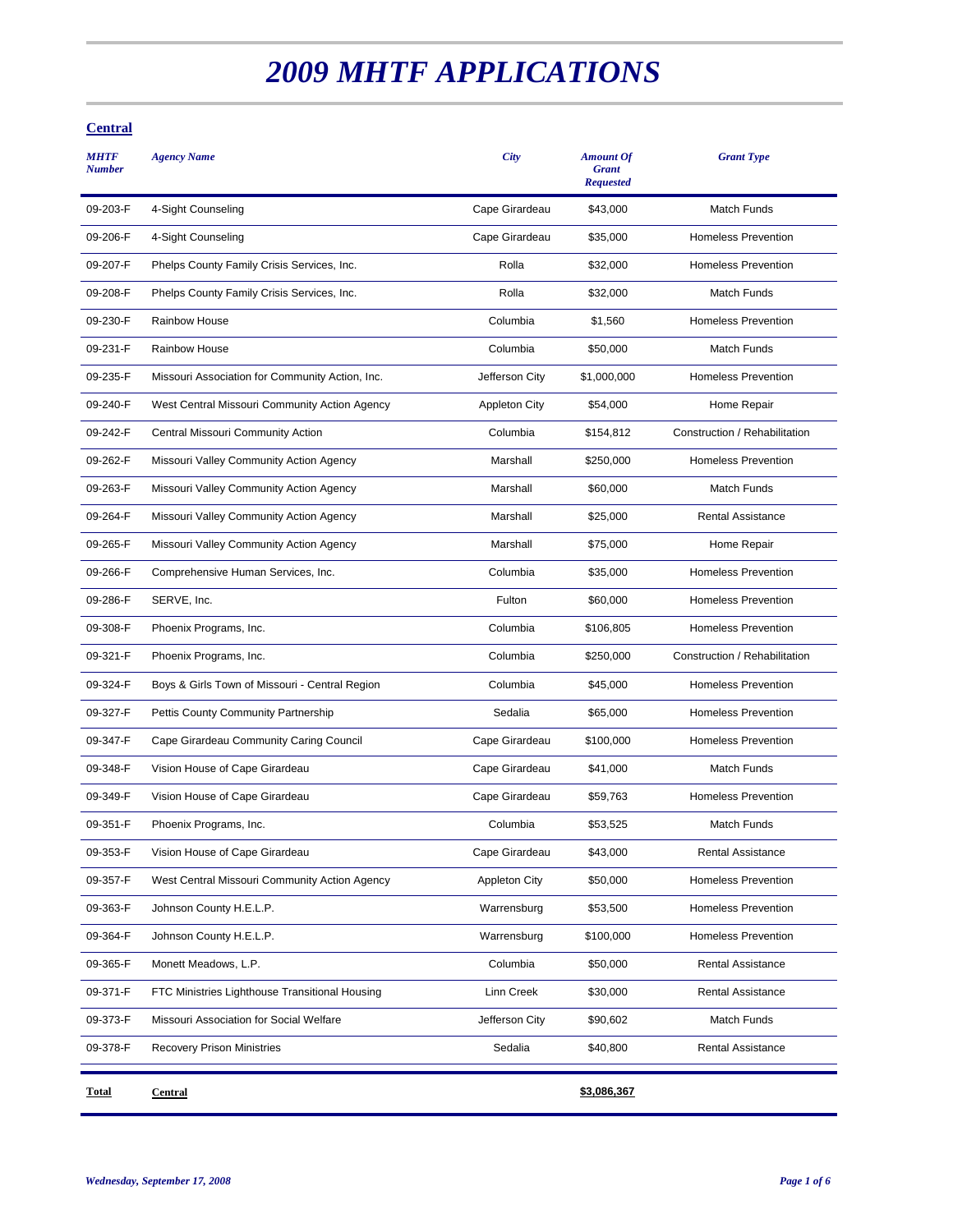#### **Kansas City Metro**

| <b>MHTF</b><br><b>Number</b> | <b>Agency Name</b>                                         | City                     | <b>Amount Of</b><br><b>Grant</b><br><b>Requested</b> | <b>Grant Type</b>             |
|------------------------------|------------------------------------------------------------|--------------------------|------------------------------------------------------|-------------------------------|
| 09-212-F                     | <b>Bishop Sullivan Center</b>                              | Kansas City              | \$70,000                                             | <b>Homeless Prevention</b>    |
| 09-217-F                     | Catholic Charities of Kansas City                          | Kansas City              | \$60,000                                             | <b>Homeless Prevention</b>    |
| 09-218-F                     | Catholic Charities of Kansas City                          | Kansas City              | \$100,000                                            | <b>Homeless Prevention</b>    |
| 09-219-F                     | Catholic Charities of Kansas City                          | Kansas City              | \$25,000                                             | <b>Homeless Prevention</b>    |
| 09-220-F                     | Catholic Charities of Kansas City                          | Kansas City              | \$50,000                                             | <b>Homeless Prevention</b>    |
| 09-221-F                     | Grandview Assistance Program                               | Grandview                | \$60,000                                             | <b>Homeless Prevention</b>    |
| 09-222-F                     | Grandview Assistance Program                               | Grandview                | \$45,000                                             | <b>Match Funds</b>            |
| 09-223-F                     | Little Sisters of the Poor                                 | Kansas City              | \$150,000                                            | Construction / Rehabilitation |
| 09-256-F                     | <b>Benilde Hall</b>                                        | Kansas City              | \$25,000                                             | Match Funds                   |
| 09-257-F                     | <b>Citizens for Civic Relief Commission</b>                | Sugar Creek              | \$6,000                                              | <b>Homeless Prevention</b>    |
| 09-258-F                     | Good Samaritan Center of Excelsior Springs, Missouri, Inc. | <b>Excelsior Springs</b> | \$45,000                                             | <b>Homeless Prevention</b>    |
| 09-269-F                     | Metropolitan Lutheran Ministry                             | Kansas City              | \$100,000                                            | <b>Homeless Prevention</b>    |
| 09-280-F                     | Hope House, Inc.                                           | Lee's Summit             | \$150,000                                            | Construction / Rehabilitation |
| 09-281-F                     | Hope House, Inc.                                           | Lee's Summit             | \$50,000                                             | <b>Match Funds</b>            |
| 09-300-F                     | Peculiar Senior Citizens Housing, Inc.                     | Peculiar                 | \$24,800                                             | Construction / Rehabilitation |
| 09-301-F                     | Hillcrest Ministries Affiliate #1                          | Independence             | \$187,500                                            | Construction / Rehabilitation |
| 09-305-F                     | Rose Brooks Center, Inc.                                   | Kansas City              | \$40,000                                             | <b>Homeless Prevention</b>    |
| 09-306-F                     | Rose Brooks Center, Inc.                                   | Kansas City              | \$40,000                                             | <b>Match Funds</b>            |
| 09-322-F                     | <b>Amethyst Place</b>                                      | Kansas City              | \$45,000                                             | Match Funds                   |
| 09-325-F                     | Synergy Services, Inc.                                     | Parkville                | \$35,000                                             | Match Funds                   |
| 09-326-F                     | Synergy Services, Inc.                                     | Parkville                | \$100,000                                            | Construction / Rehabilitation |
| 09-328-F                     | <b>IMPACT Family Resource Center</b>                       | <b>Blue Springs</b>      | \$47,000                                             | <b>Homeless Prevention</b>    |
| 09-350-F                     | Evangelical Children's Home (dba Steppingstone)            | Kansas City              | \$39,000                                             | Construction / Rehabilitation |
| 09-356-F                     | Coalition for Independence                                 | Kansas City              | \$100,000                                            | Home Repair                   |
| 09-358-F                     | Operation Breakthrough                                     | Kansas City              | \$33,000                                             | <b>Homeless Prevention</b>    |
| 09-359-F                     | Phoenix Family Housing Corporation                         | Kansas City              | \$45,000                                             | Homeless Prevention           |
| 09-360-F                     | Phoenix Family Housing Corporation                         | Kansas City              | \$75,000                                             | Match Funds                   |
| 09-361-F                     | Salvation Army - Kansas City                               | Kansas City              | \$150,000                                            | <b>Homeless Prevention</b>    |
| 09-367-F                     | Greater Kansas City Housing Information Center             | Kansas City              | \$50,000                                             | <b>Homeless Prevention</b>    |
| 09-368-F                     | Westside Housing Organization, Inc.                        | Kansas City              | \$100,000                                            | Home Repair                   |
| 09-369-F                     | <b>Community LINC</b>                                      | Kansas City              | \$40,000                                             | Match Funds                   |
| 09-370-F                     | Operation Breakthrough                                     | Kansas City              | \$26,000                                             | Match Funds                   |
| 09-372-F                     | Catholic Charities of Kansas City                          | Kansas City              | \$102,552                                            | Match Funds                   |
| 09-374-F                     | <b>Community Services League</b>                           | Independence             | \$180,000                                            | <b>Homeless Prevention</b>    |
| 09-375-F                     | reStart, Inc.                                              | Kansas City              | \$87,360                                             | <b>Rental Assistance</b>      |
| 09-376-F                     | reStart, Inc.                                              | Kansas City              | \$40,000                                             | Match Funds                   |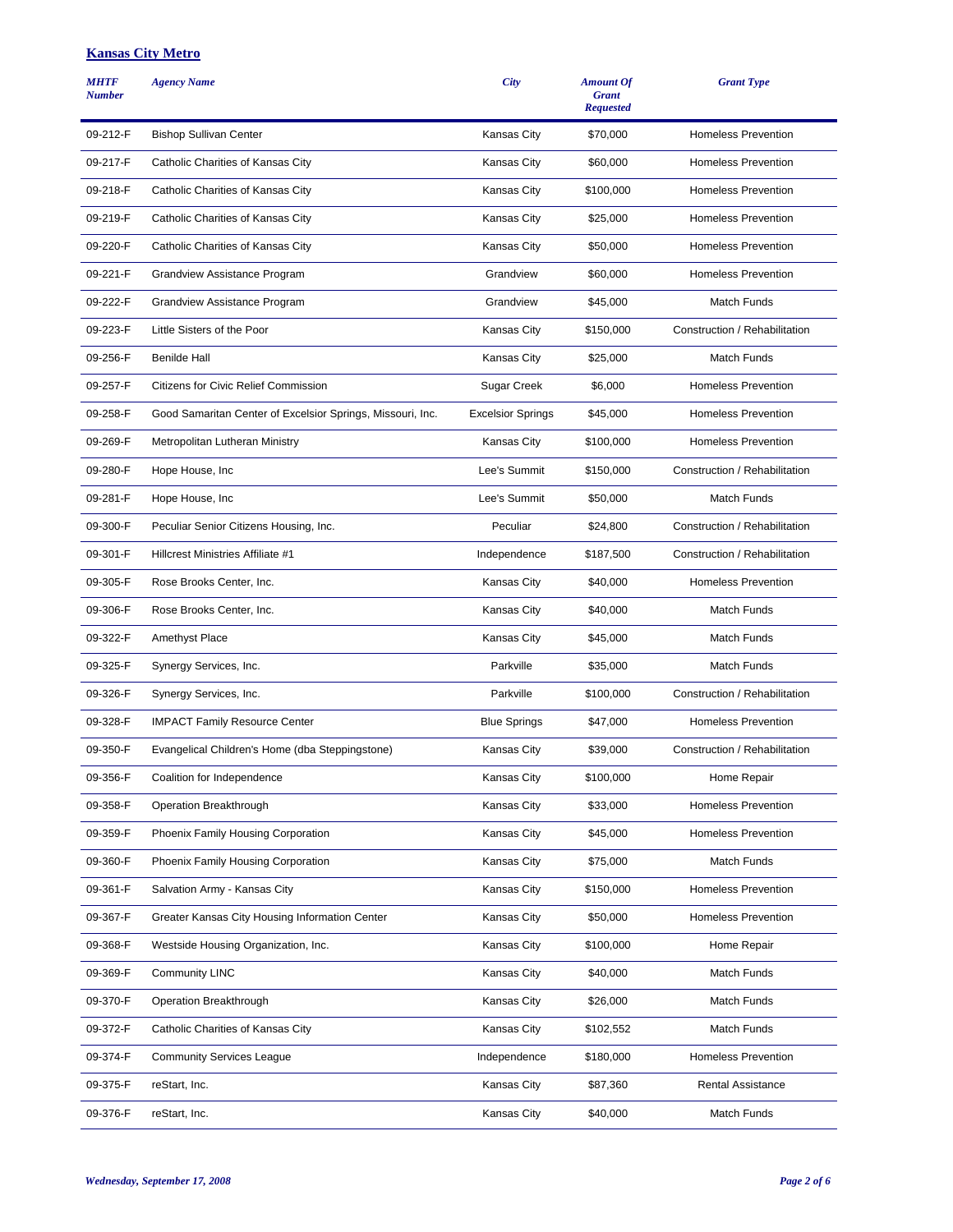#### **Kansas City Metro**

| <b>MHTF</b><br><b>Number</b> | <b>Agency Name</b>                                 | City                 | <b>Amount Of</b><br><b>Grant</b><br><b>Requested</b> | <b>Grant Type</b>          |
|------------------------------|----------------------------------------------------|----------------------|------------------------------------------------------|----------------------------|
| 09-377-F                     | Kansas City Urban Youth Center                     | Kansas City          | \$62,994                                             | Match Funds                |
| Total                        | <b>Kansas City Metro</b>                           |                      | \$2,586,206                                          |                            |
| <b>North</b>                 |                                                    |                      |                                                      |                            |
| <b>MHTF</b><br><b>Number</b> | <b>Agency Name</b>                                 | City                 | <b>Amount Of</b><br><b>Grant</b><br><b>Requested</b> | <b>Grant Type</b>          |
| 09-200-F                     | Northeast Community Action Corporation (NECAC)     | <b>Bowling Green</b> | \$65,000                                             | Match Funds                |
| 09-204-F                     | Northeast Community Action Corporation (NECAC)     | <b>Bowling Green</b> | \$50,000                                             | <b>Homeless Prevention</b> |
| 09-205-F                     | Northeast Community Action Corporation (NECAC)     | <b>Bowling Green</b> | \$50,000                                             | Match Funds                |
| 09-209-F                     | Green Hills Community Action Agency                | Trenton              | \$15,000                                             | <b>Rental Assistance</b>   |
| 09-210-F                     | Green Hills Community Action Agency                | Trenton              | \$15,000                                             | <b>Rental Assistance</b>   |
| 09-211-F                     | Gallatin Plaza Apartments, L.P.                    | King City            | \$18,000                                             | <b>Rental Assistance</b>   |
| 09-216-F                     | Douglass Community Services, Inc.                  | Hannibal             | \$120,000                                            | <b>Homeless Prevention</b> |
| 09-238-F                     | Children & Family Center of NW Missouri            | Maryville            | \$15,000                                             | <b>Homeless Prevention</b> |
| 09-245-F                     | <b>AVENUES</b>                                     | Hannibal             | \$25,000                                             | Match Funds                |
| 09-295-F                     | Community Action Partnership of Greater St. Joseph | St. Joseph           | \$30,000                                             | Match Funds                |
| 09-316-F                     | High Hope Employment Services, Inc.                | Milan                | \$34,808                                             | Match Funds                |
| 09-343-F                     | <b>Community Missions Corporation</b>              | St. Joseph           | \$30,000                                             | Match Funds                |
| 09-344-F                     | <b>Community Missions Corporation</b>              | St. Joseph           | \$57,601                                             | Match Funds                |
| 09-346-F                     | Interfaith Community Services, Inc. (InterServ)    | St. Joseph           | \$50,000                                             | <b>Homeless Prevention</b> |
| <b>Total</b>                 | North                                              |                      | \$575,409                                            |                            |
| <b>South</b>                 |                                                    |                      |                                                      |                            |
| <b>MHTF</b><br><b>Number</b> | <b>Agency Name</b>                                 | <b>City</b>          | <b>Amount Of</b><br><b>Grant</b><br><b>Requested</b> | <b>Grant Type</b>          |
| 09-201-F                     | Economic Security Corporation of Southwest Area    | Joplin               | \$38,500                                             | <b>Homeless Prevention</b> |
| 09-202-F                     | Economic Security Corporation of Southwest Area    | Joplin               | \$18,817                                             | Match Funds                |
| 09-213-F                     | Harry S Truman Community Development Corporation   | Webb City            | \$225,000                                            | Home Repair                |
| 09-226-F                     | Samaritan Outreach Center                          | <b>West Plains</b>   | \$40,000                                             | <b>Homeless Prevention</b> |
| 09-227-F                     | Texas County Food Pantry, Inc.                     | Houston              | \$100,000                                            | <b>Homeless Prevention</b> |
| 09-236-F                     | The H.O.U.S.E., Inc.                               | Webb City            | \$24,500                                             | Match Funds                |
| 09-241-F                     | On My Own, Inc.                                    | Nevada               | \$12,000                                             | Home Repair                |
| 09-244-F                     | Ozarks Area Community Action Corporation           | Springfield          | \$32,000                                             | Rental Assistance          |
| 09-247-F                     | South Central Missouri Community Action Agency     | Winona               | \$100,000                                            | Home Repair                |
| 09-249-F                     | Family Violence Center, Inc.                       | Springfield          | \$90,000                                             | Match Funds                |
| 09-251-F                     | Council of Churches of the Ozarks                  | Springfield          | \$50,000                                             | Home Repair                |
| 09-252-F                     | Christian Associates of Table Rock Lake            | Kimberling City      | \$80,000                                             | Match Funds                |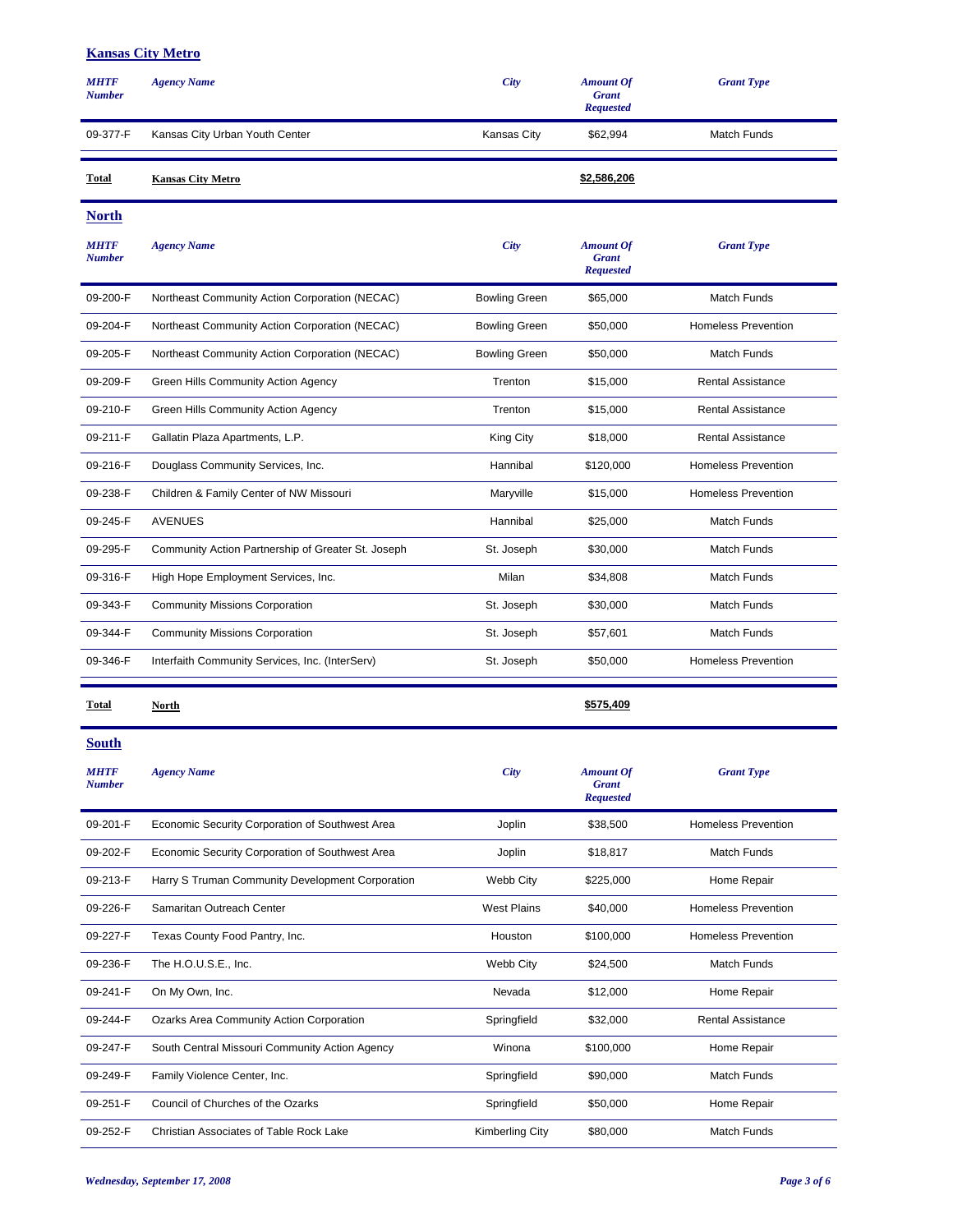### **South**

| <b>MHTF</b><br><b>Number</b> | <b>Agency Name</b>                                  | <b>City</b>            | <b>Amount Of</b><br><b>Grant</b><br><b>Requested</b> | <b>Grant Type</b>             |
|------------------------------|-----------------------------------------------------|------------------------|------------------------------------------------------|-------------------------------|
| 09-253-F                     | Christian Associates of Table Rock Lake             | Kimberling City        | \$114,000                                            | <b>Homeless Prevention</b>    |
| 09-254-F                     | Christian Associates of Table Rock Lake             | <b>Kimberling City</b> | \$48,000                                             | <b>Rental Assistance</b>      |
| 09-255-F                     | Christian Associates of Table Rock Lake             | Kimberling City        | \$200,000                                            | Construction / Rehabilitation |
| 09-259-F                     | Consumer Credit Counseling Service of Springfield   | Springfield            | \$80,000                                             | <b>Homeless Prevention</b>    |
| 09-267-F                     | Agape House Inc. of Mountain View                   | <b>Mountain View</b>   | \$48,164                                             | Match Funds                   |
| 09-270-F                     | Samaritan Outreach Center                           | <b>West Plains</b>     | \$25,000                                             | Match Funds                   |
| 09-276-F                     | <b>MOACTION</b>                                     | Nevada                 | \$284,360                                            | Construction / Rehabilitation |
| 09-277-F                     | The Guardian Angel Overnight Shelter                | Sikeston               | \$251,206                                            | Match Funds                   |
| 09-278-F                     | Ripley County Caring Community Partnership          | Doniphan               | \$45,000                                             | <b>Homeless Prevention</b>    |
| 09-279-F                     | United Gospel Rescue Mission, Inc.                  | Poplar Bluff           | \$25,000                                             | <b>Homeless Prevention</b>    |
| 09-283-F                     | <b>SEMO Christian Restoration Center</b>            | Poplar Bluff           | \$10,000                                             | Match Funds                   |
| 09-290-F                     | The Kitchen, Inc.                                   | Springfield            | \$50,000                                             | <b>Homeless Prevention</b>    |
| 09-291-F                     | The Kitchen, Inc.                                   | Springfield            | \$32,660                                             | Construction / Rehabilitation |
| 09-292-F                     | The Kitchen, Inc.                                   | Springfield            | \$15,000                                             | Match Funds                   |
| 09-294-F                     | Delta Area Economic Opportunity Corporation (DAEOC) | Portageville           | \$14,740                                             | <b>Homeless Prevention</b>    |
| 09-296-F                     | Christos House, Inc.                                | <b>West Plains</b>     | \$40,000                                             | <b>Homeless Prevention</b>    |
| 09-307-F                     | Delta Area Economic Opportunity Corporation (DAEOC) | Portageville           | \$58,829                                             | Match Funds                   |
| 09-317-F                     | Christos House, Inc.                                | <b>West Plains</b>     | \$25,000                                             | Match Funds                   |
| 09-318-F                     | The Hiding Place Ministry                           | <b>Branson</b>         | \$80,000                                             | Match Funds                   |
| 09-319-F                     | Church Army Branson                                 | <b>Branson</b>         | \$99,281                                             | <b>Rental Assistance</b>      |
| 09-329-F                     | Delta Area Economic Opportunity Corporation (DAEOC) | Portageville           | \$85,000                                             | Construction / Rehabilitation |
| 09-330-F                     | The Arc of the Ozarks                               | Springfield            | \$50,000                                             | Construction / Rehabilitation |
| 09-332-F                     | Ozarks Area Community Action Corporation            | Springfield            | \$250,000                                            | <b>Homeless Prevention</b>    |
| 09-338-F                     | Boys & Girls Town of Missouri                       | Springfield            | \$35,000                                             | Match Funds                   |
| 09-342-F                     | Good Samaritan Boys Ranch                           | <b>Brighton</b>        | \$250,000                                            | Construction / Rehabilitation |
| 09-355-F                     | <b>Burrell Behavioral Health</b>                    | Springfield            | \$200,000                                            | Construction / Rehabilitation |
| <b>Total</b>                 | South                                               |                        | \$3,227,057                                          |                               |
| <b>St. Louis Metro</b>       |                                                     |                        |                                                      |                               |
| <b>MHTF</b><br><b>Number</b> | <b>Agency Name</b>                                  | <b>City</b>            | <b>Amount Of</b><br><b>Grant</b><br><b>Requested</b> | <b>Grant Type</b>             |
| 09-214-F                     | Paraquad, Inc.                                      | St. Louis              | \$110,000                                            | Home Repair                   |
| 09-215-F                     | Paraquad, Inc.                                      | St. Louis              | \$80,000                                             | <b>Homeless Prevention</b>    |
| 09-224-F                     | Haven of Grace                                      | St. Louis              | \$25,000                                             | <b>Homeless Prevention</b>    |
| 09-225-F                     | Sister of Love                                      | St. Louis              | \$35,000                                             | Match Funds                   |

09-228-F Lemay Housing Partnership, Inc. Comments and the Lemay the S40,000 Home Repair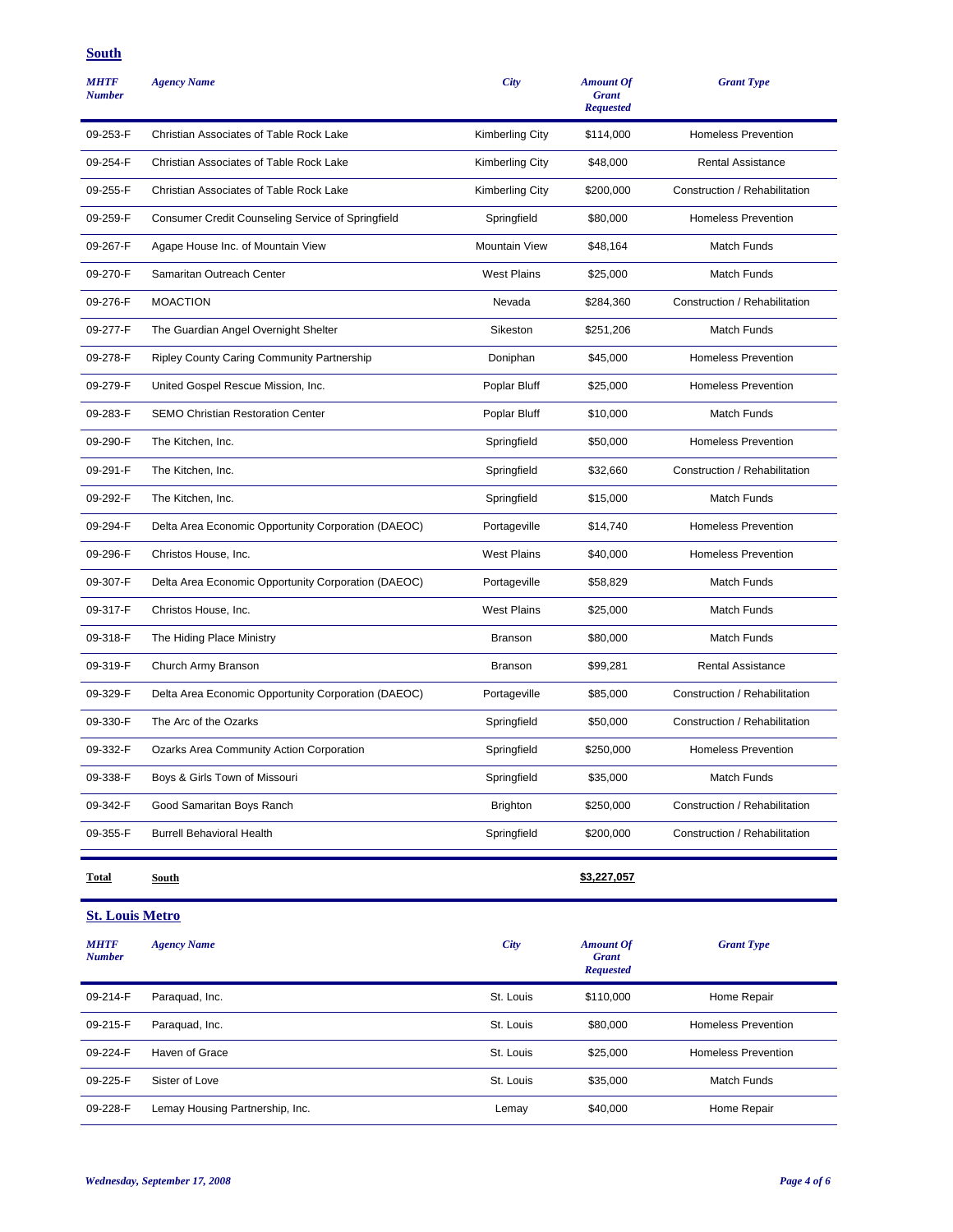#### **St. Louis Metro**

| <b>MHTF</b><br><b>Number</b> | <b>Agency Name</b>                                               | City                | <b>Amount Of</b><br><b>Grant</b><br><b>Requested</b> | <b>Grant Type</b>             |
|------------------------------|------------------------------------------------------------------|---------------------|------------------------------------------------------|-------------------------------|
| 09-229-F                     | Missouri Energy Care, Inc.                                       | St. Louis           | \$50,000                                             | <b>Homeless Prevention</b>    |
| 09-232-F                     | Housing Options Provided for the Elderly, Inc. (HOPE)            | St. Louis           | \$70,000                                             | <b>Homeless Prevention</b>    |
| 09-233-F                     | Almost Home, Inc.                                                | St. Louis           | \$75,000                                             | Match Funds                   |
| 09-234-F                     | Almost Home, Inc.                                                | St. Louis           | \$24,635                                             | Construction / Rehabilitation |
| 09-237-F                     | Saints Joachim & Ann Care Service                                | St. Charles         | \$350,000                                            | <b>Homeless Prevention</b>    |
| 09-239-F                     | Judevine Center for Autism                                       | St. Louis           | \$70,000                                             | <b>Homeless Prevention</b>    |
| 09-243-F                     | Justine Petersen Housing & Reinvestment Corporation              | St. Louis           | \$100,000                                            | Home Repair                   |
| 09-246-F                     | Covenant House Missouri                                          | St. Louis           | \$323,704                                            | Match Funds                   |
| 09-248-F                     | Home Services, Inc.                                              | St. Louis           | \$30,000                                             | Home Repair                   |
| 09-250-F                     | Loving Hearts Outreach                                           | Washington          | \$120,000                                            | <b>Homeless Prevention</b>    |
| 09-260-F                     | Epworth Children & Family Services                               | St. Louis           | \$280,395                                            | Match Funds                   |
| 09-261-F                     | Room at the Inn                                                  | <b>Bridgeton</b>    | \$30,000                                             | Match Funds                   |
| 09-268-F                     | Room at the Inn                                                  | <b>Bridgeton</b>    | \$25,000                                             | <b>Homeless Prevention</b>    |
| 09-271-F                     | Society of St. Vincent DePaul                                    | St. Louis           | \$175,000                                            | <b>Homeless Prevention</b>    |
| 09-272-F                     | Society of St. Vincent DePaul                                    | St. Louis           | \$23,824                                             | <b>Match Funds</b>            |
| 09-273-F                     | Adequate Housing For Missourians                                 | St. Louis           | \$80,000                                             | <b>Homeless Prevention</b>    |
| 09-274-F                     | <b>Adequate Housing For Missourians</b>                          | St. Louis           | \$20,000                                             | Match Funds                   |
| 09-275-F                     | Adequate Housing For Missourians                                 | St. Louis           | \$60,000                                             | Home Repair                   |
| 09-282-F                     | Interfaith Residence (dba Doorways)                              | St. Louis           | \$400,000                                            | <b>Homeless Prevention</b>    |
| 09-284-F                     | YWCA of Metropolitan St. Louis                                   | St. Louis           | \$50,000                                             | <b>Rental Assistance</b>      |
| 09-285-F                     | Lemay Housing Partnership, Inc.                                  | Lemay               | \$23,000                                             | Match Funds                   |
| 09-287-F                     | Society of St. Vincent DePaul                                    | St. Louis           | \$44,000                                             | Home Repair                   |
| 09-288-F                     | Disability Resource Association, Inc.                            | <b>Crystal City</b> | \$46,870                                             | Match Funds                   |
| 09-289-F                     | Disability Resource Association, Inc.                            | <b>Crystal City</b> | \$20,000                                             | <b>Homeless Prevention</b>    |
| 09-293-F                     | Rebuilding Together St. Louis                                    | Webster             | \$125,000                                            | Home Repair                   |
| 09-297-F                     | Disability Resource Association, Inc.                            | <b>Crystal City</b> | \$24,750                                             | Home Repair                   |
| 09-298-F                     | Alliance for Families & Communities Affected by<br>Incarceration | St. Louis           | \$427,400                                            | Construction / Rehabilitation |
| 09-299-F                     | Alliance for Families & Communities Affected by<br>Incarceration | St. Louis           | \$241,838                                            | Match Funds                   |
| 09-302-F                     | Catholic Charities Housing Resource Center                       | St. Louis           | \$180,000                                            | Home Repair                   |
| 09-303-F                     | Catholic Charities Housing Resource Center                       | St. Louis           | \$200,000                                            | <b>Homeless Prevention</b>    |
| 09-304-F                     | Evangelical Children's Home (dba Steppingstone)                  | St. Louis           | \$37,000                                             | <b>Rental Assistance</b>      |
| 09-309-F                     | <b>Community Asset Management Company</b>                        | St. Louis           | \$25,000                                             | <b>Homeless Prevention</b>    |
| 09-310-F                     | The Urban League of Metropolitan St Louis, Incorporated          | St. Louis           | \$100,000                                            | <b>Homeless Prevention</b>    |
| 09-311-F                     | Salvation Army - Midland Division                                | St. Louis           | \$95,000                                             | <b>Homeless Prevention</b>    |
| 09-312-F                     | Salvation Army - Midland Division                                | St. Louis           | \$92,000                                             | <b>Homeless Prevention</b>    |
| 09-313-F                     | Salvation Army - Midland Division                                | St. Louis           | \$61,000                                             | <b>Homeless Prevention</b>    |